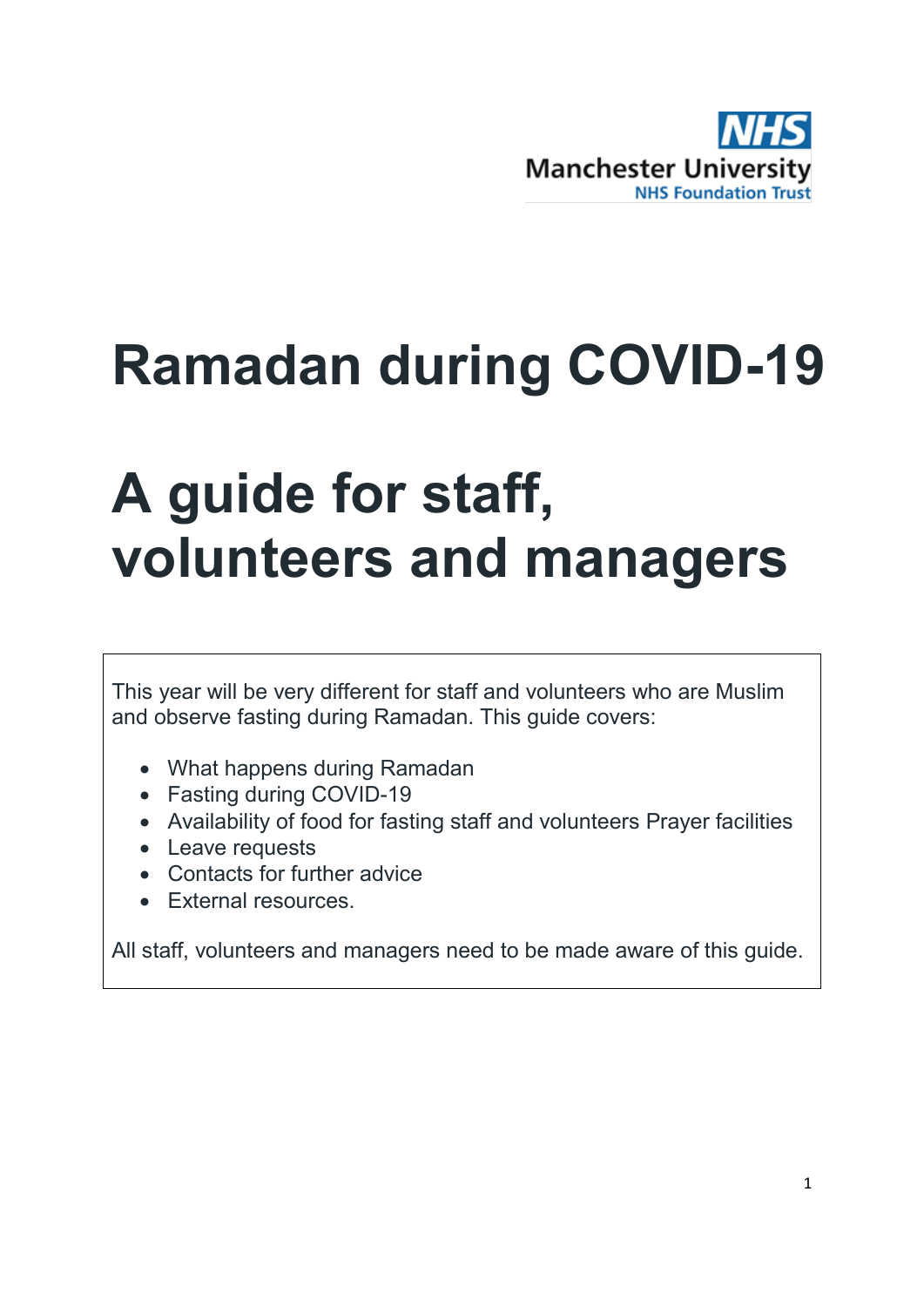#### **1. What happens during Ramadan**

- 1.1. In 2020, the Muslim holy month of Ramadan starts around Thursday 23 April, ending around Saturday 23 May with Eid-ul-Fitr, a day of celebration.
- 1.2. Ramadan is a time for spiritual reflection and prayer. It involves a daily period of fasting starting at sunrise and finishing at sunset over the month, about 18 hours a day this year.
- 1.3. Fasting starts with people waking up before dawn to eat and to pray, called "Suhur"; and finishing their food and drink just before hearing the call for the dawn prayer and thus the day of fasting begins. They will continue the day with two further prayers. The fourth prayer will be at sunset when they break their fast, called "Iftar".

# **2. Fasting during COVID-19**

- 2.1. Fasting during COVID-19 presents some challenges, including :
	- Fasting whilst in full Personal Protective Equipment (PPE) which includes the FFP3 mask or powered air respirators
	- Dehydration and heat stress
	- Longer shifts
	- Due to waking up early to eat before sunrise and prayers staff and volunteers may be a little more tired than usual.

#### 2.2. Fasting and PPE

PPE which includes the FFP3 mask or powered air respirators can result in dehydration and heat stress due to the necessarily tight fit around the face and extensive periods for which it is likely to be worn for compared with normal surgical masks. It may be difficult to keep the fast particularly if the shift is busy.

If it is not possible to fast, the fasts can be postponed to a later date. This is a judgement staff and volunteers need to make on a personal level based on their health whilst keeping in mind their duty of care to patients.

2.3. Staff and volunteers with medical conditions

Staff and volunteers with some medical conditions need to manage their fast safely. For example, staff and volunteers who treat their diabetes with insulin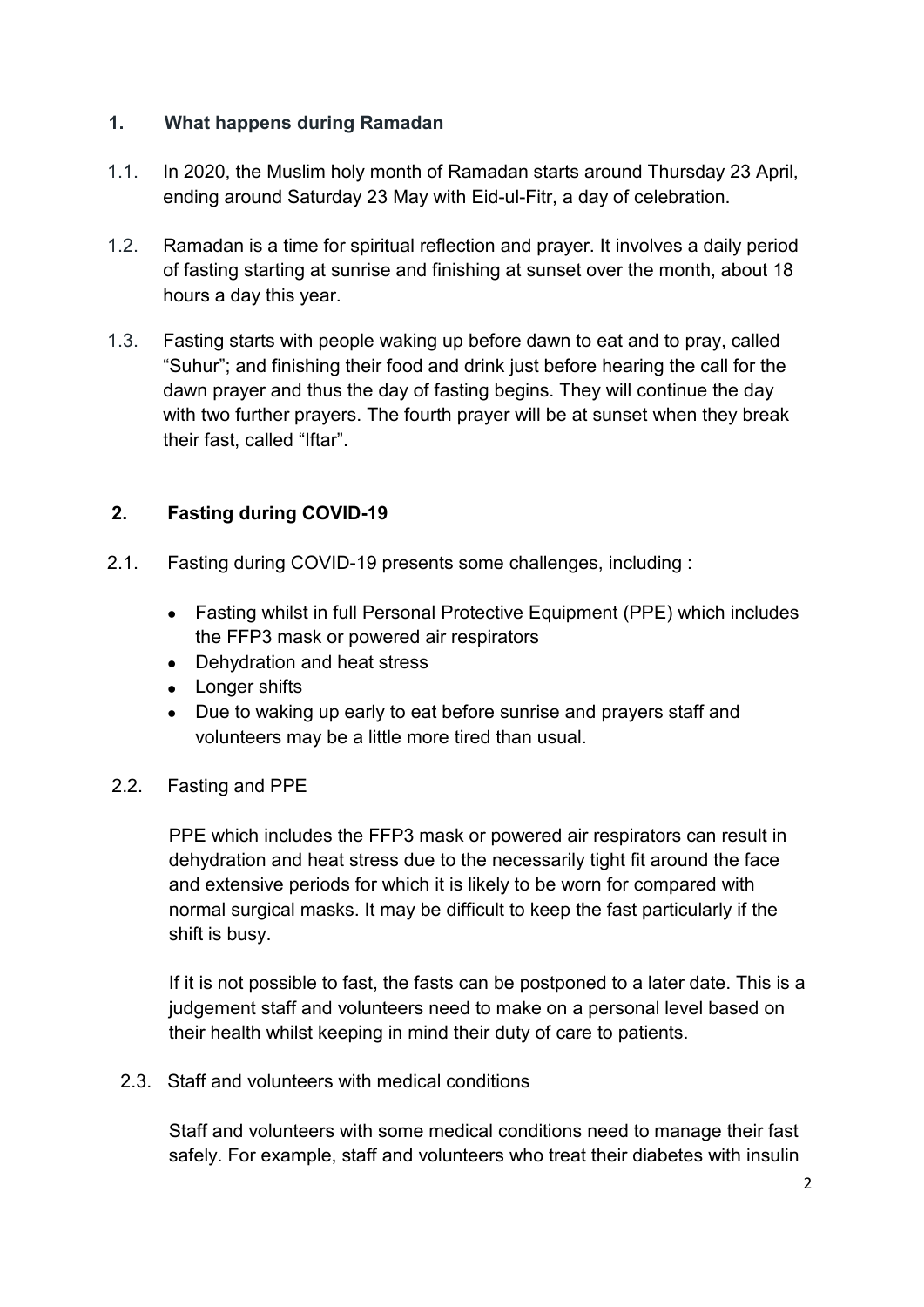or have diabetic complications. There is also the danger of the blood glucose levels becoming too high when normal levels of medication are not taken. Staff with medical conditions are urged to ensure if it is safe for them to fast

- 2.4. There are groups of people and circumstances where Muslims may be exempt from fasting, though whether to fast remains a personal decision. These include:
	- Children (under the age of puberty)
	- Older people
	- People with medical conditions
	- Those who are travelling long distances
	- Pregnant, breastfeeding and menstruating women.
- 2.5. Advice for staff and volunteers

The decisions about fasting are made by staff and volunteer. Given the particular challenges that fasting presents this year, staff and volunteers are invited to evaluate their own position and make a judgement. Some solutions to managing fasting during COVID-19 include:

- Lower your threshold of breaking the fast if you feel you cannot complete
- Fast alternative days
- Postpone fasts until a later date in the year
- Consider Fidyah, this is compensation in Islam for a missed act of worship that must be otherwise fulfilled
- Consider requesting changing shift pattern e.g. night shifts, shorter shifts.
- Seek guidance and support from Imams
- Whatever decision you make, let your manager and colleagues know so they can support you where they can.

#### 2.6. Advice for managers

Given the particular challenges that fasting presents this year during COVID-19, managers are asked to have a conversation with their staff and volunteers who are planning to fast to support them. The following considerations have been provided to support managers have these conversations.

- Assess the impact of longer shifts on staff who are fasting
- Consider flexible working or changing shift rotas to accommodate breaking the fast at the end of each day
- As far as possible, allow meal breaks at different times, for example lunch breaks at dusk to coincide with breaking the fast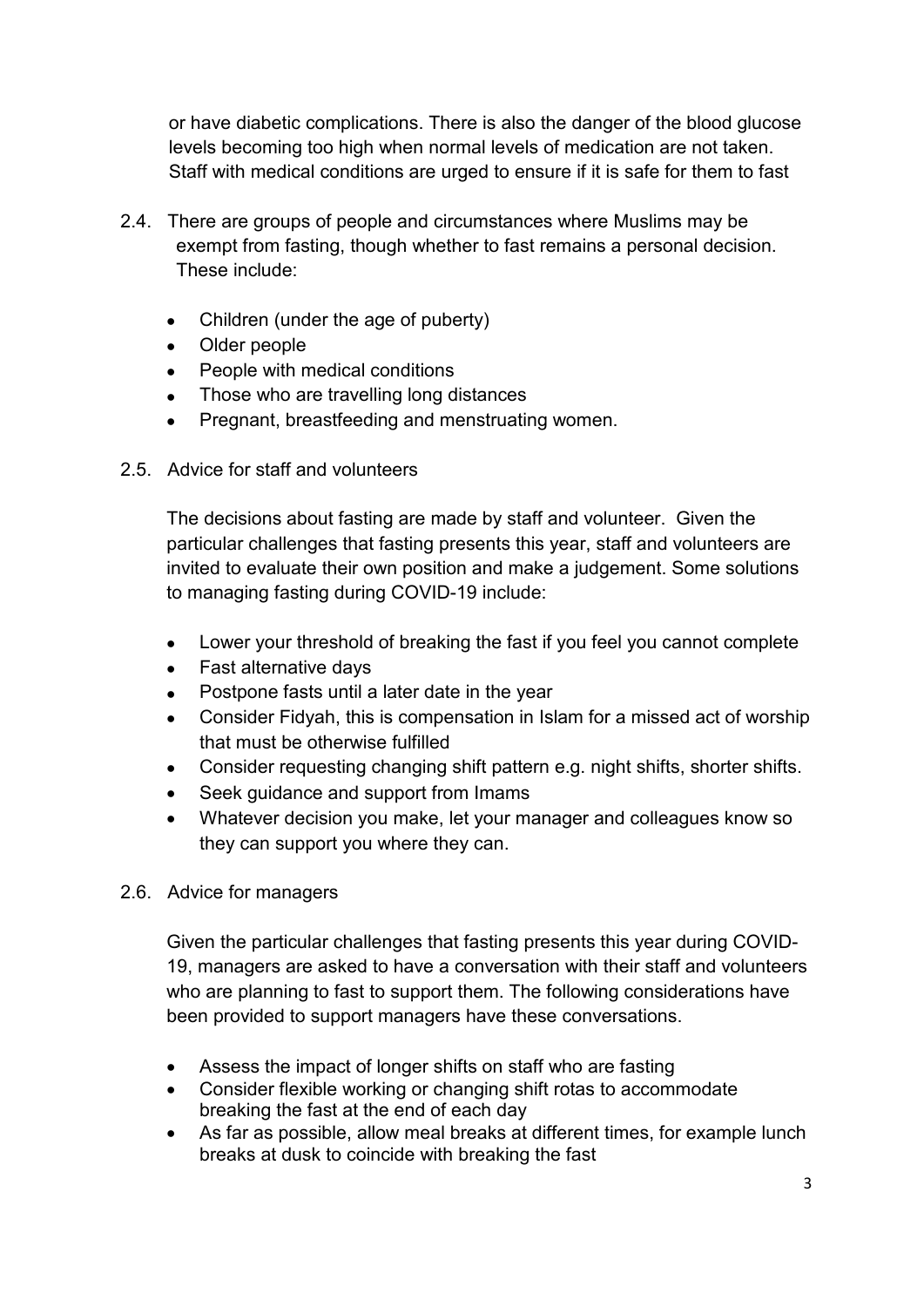- Consider allowing time off to pray, especially at sunset
- Where possible, arrange for meetings, training and other important tasks to be held in the mornings when staff energy levels are likely to be higher
- Communicate with team members about what fasting entails and the effect on colleagues taking part in Ramadan.

#### **3. Availability of food for fasting staff members at Iftar**

3.1. Iftar is the evening meal with which Muslims end their daily Ramadan fast at sunset. To support staff who will be fasting, the Charity Team and #TeamMFT are creating Iftar bags with non-perishable items such as dates. Where to access the Iftar bags will be publicised later in April in MFT iNews and COVID communications.

#### **Requesting meals out of normal meal timings for fasting patients.**

At Oxford Road Campus:

- Phone Sodexo Helpdesk 4850 or the Eye Café 17311 with your request for a meal.
- Halal snack boxes are available 24/7. They contain meat or vegetable sandwiches (cold), fruit juice, yogurt and cheese and crackers.
- Staff to collect food from the Eye Café.

At Wythenshawe Campus:

- Phone Sodexo Helpdesk 4530 with your request for a snack box.
- Halal snack boxes are available 24/7. They contain meat or vegetable sandwiches (cold), packet of crisps, yogurt/fruit or cheese and crackers.
- Snack boxes will be delivered to the ward by night porter.

#### **4. Prayer facilities**

Muslims are encouraged to pray five times. Staff and volunteers may perform additional prayers during the month of Ramadan. The availability of prayer facilities across sites:

• Multi-faith and Muslim prayer rooms are currently open. You must follow Public Health England COVID-19 guidance on social distancing and MFT local protocol for infection prevention and control. There are markings on the floor of the multi-faith rooms to indicate two meter social distance.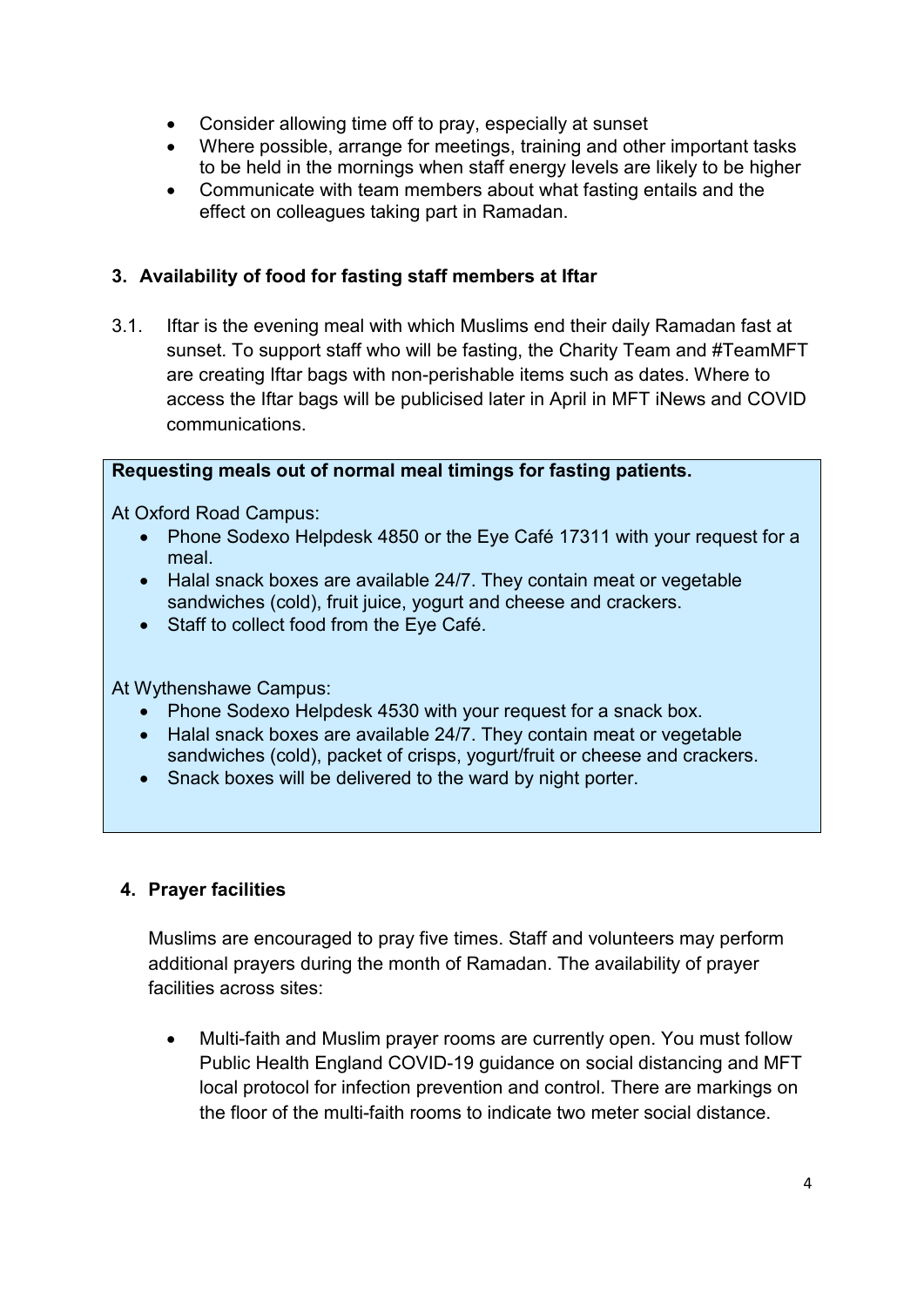- You must use disposal paper towels for prayers to reduce any risk of infection
- You must use your own prayer mat
- Managers, staff and volunteers may also want to explore the possibility of a temporary space for prayer / reflection.

## **5. Leave requests**

- 5.1. Eid marks the end of Ramadan and is celebrated for up to three days. This year it will begin on or just after 23<sup>nd</sup> May depending on the sighting of the moon. Staff and volunteers may want to book leave to celebrate Eid but will not know much in advance of the actual Eid date due to the sighting of the new moon.
- 5.2. Staff and volunteer guidance

In response to COVID-19, staff and volunteers are required more than ever before. You may be asked for some flexibility in relation to planned leave for Eid to ensure that operational requirements are met with a collective effort to support one another and to ensure our essential services and safe patient care are maintained.

5.3. Manager guidance

These are unprecedented times when capacity is needed more than ever. However, as a supportive employer, the Trust aims to accommodate these requests wherever possible. Where several requests are made from within the same work team, you need to discuss the matter with staff and volunteers affected. Accommodating religious belief and practices does not mean allowing extra time off; it means being flexible about employees' existing holiday entitlement, working patterns or breaks period.

#### **6. Contacts for further advice:**

- **7. Oxford Road Campus and Wythenshawe Campus**
	- Chaplaincy / spiritual care: [chaplain@mft.nhs.uk](mailto:chaplain@mft.nhs.uk)
	- Equality and diversity: [equality@mft.nhs.uk](mailto:equality@mft.nhs.uk)
	- HR: [askhr@mft.nhs.uk](mailto:askhr@mft.nhs.uk)

#### **8. North Manchester General Hospital:**

[Chaplaincy and Spiritual Care Team](http://nww.pat.nhs.uk/corporate-departments/Spiritual%20Care%20Team/chaplaincy-and-spiritual-care-team.htm) (click to follow link)